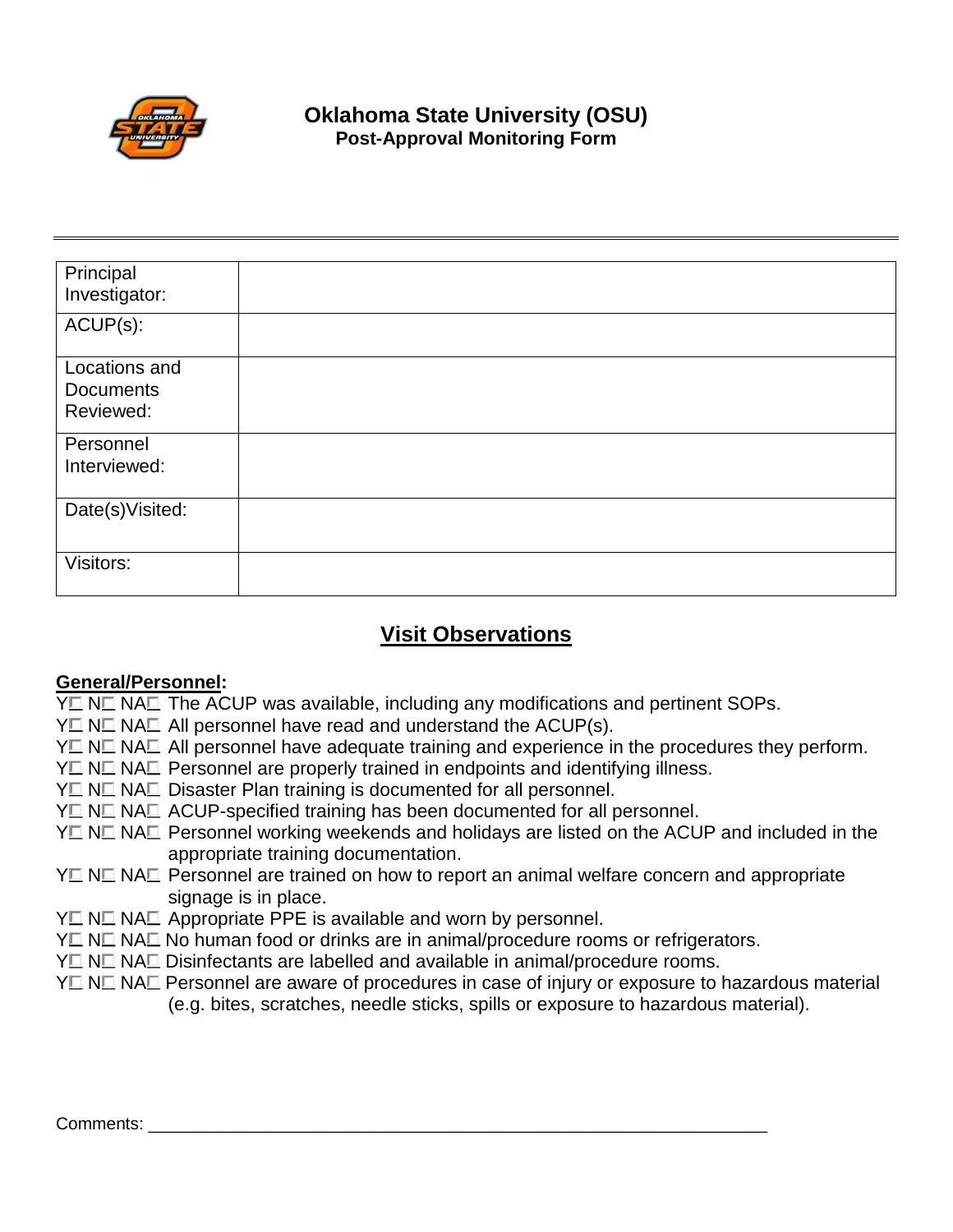### **Animal husbandry and welfare:**

 $Y \square \nightharpoonup \square$  Animals are housed, with appropriate enrichments included, in a manner consistent with the ACUP(s), SOPs, and other documentation if applicable.  $Y \square \nightharpoonup \square \nightharpoonup \square$  Animals are properly identified (by cage card, collar, ear tag, etc.).  $Y \square \nightharpoonup \square$  Na $\square$  Numbers, age and species are verified as specified in the ACUP.  $Y \square \nightharpoonup \square$  Animal procedures and housing areas are neat, organized, and clean.  $Y \square \nightharpoonup \square$  Animals have access to food and water as specified in the ACUP.  $Y \square \nightharpoonup \square$  Animals are handled properly and/or restrained as specified in the ACUP.  $Y\Box$  N $\Box$  NA $\Box$  Environmental conditions are maintained, measured and documented according to ACUP. YE NE NAE Animal medical and procedure records are complete and up-to-date  $Y \square \nightharpoonup N \square$  The UAV is notified in a timely manner when animals require veterinary care, there is an adverse event or an unexpected death.  $Y \square \nightharpoonup \text{NA} \square$  Rodent/Pest control management is properly addressed.  $Y \square \nightharpoonup \square \nightharpoonup \square$  Food is in date and stored properly.  $Y\Box$  N $\Box$  NA $\Box$  Breeding is approved in the ACUP and breeding animals are housed as specified.  $Y \square \nightharpoonup \square$  NA $\square$  Animals are weaned at the appropriate time  $Y \square \nightharpoonup N \square$  Mating, birth and weaning records are maintained and are kept up-to-date.  $Y \square \nightharpoonup \square \blacksquare$  The final disposition of the animals was followed as specified in the ACUP.

## Comments: \_\_\_\_\_\_\_\_\_\_\_\_\_\_\_\_\_\_\_\_\_\_\_\_\_\_\_\_\_\_\_\_\_\_\_\_\_\_\_\_\_\_\_\_\_\_\_\_\_\_\_\_\_\_\_\_\_\_\_\_\_\_\_\_\_\_

#### **Procedures, surgery, anesthesia, analgesia, sample collection and veterinary care:**

- $Y \square \nightharpoonup \square$  Any veterinary care concerns were reported to the Attending Veterinarian or designee in a timely manner.
- $Y \square \nightharpoonup \square$  NA $\square$  Drugs and medical supplies are within their expiration date and are stored under proper environmental conditions.
- $Y\Box$  N $\Box$  NA $\Box$  Pharmaceutical grade compounds were used when available not non-pharmaceuticalgrade compounds.
- $Y \square \nightharpoonup \square \square$  Controlled substances are stored appropriately.
- $Y \square \nightharpoonup \square$  Animals are transported to/from procedure, teaching or study areas in accordance with OSU IACUC Policy 012.
- $Y\Box$  N $\Box$  NA $\Box$  Methods of anesthesia and the administration of analgesics were consistent with those described in the ACUP.
- $Y \square \nightharpoonup \square$  Inhalant anesthetics, if used, were properly scavenged.
- $Y \square \nightharpoonup \square$  NA $\square$  Sharps containers are present and at appropriate levels (not over-filled).
- $Y \square \nightharpoonup \mathbb{N}$  N $\square$  Surgical procedures and recovery are carried out in an approved/appropriate area.
- $Y \square \nightharpoonup \square \nightharpoonup \square$  For recovery surgeries, appropriate aseptic technique was followed (sterile instruments, drapes, gloves, animal prep, etc.).
- $Y \square \nightharpoonup \square \blacksquare$  All procedures used correspond to those approved in the ACUP.
- $Y \square \nightharpoonup \square \nightharpoonup \square$  The method of euthanasia and/or disposal was consistent with the ACUP.
- $Y \square \nightharpoonup \square \nightharpoonup \square$  Blood, tissue, urine or other sample collections were performed as described in the ACUP (technique, volume, time of collection, etc.).